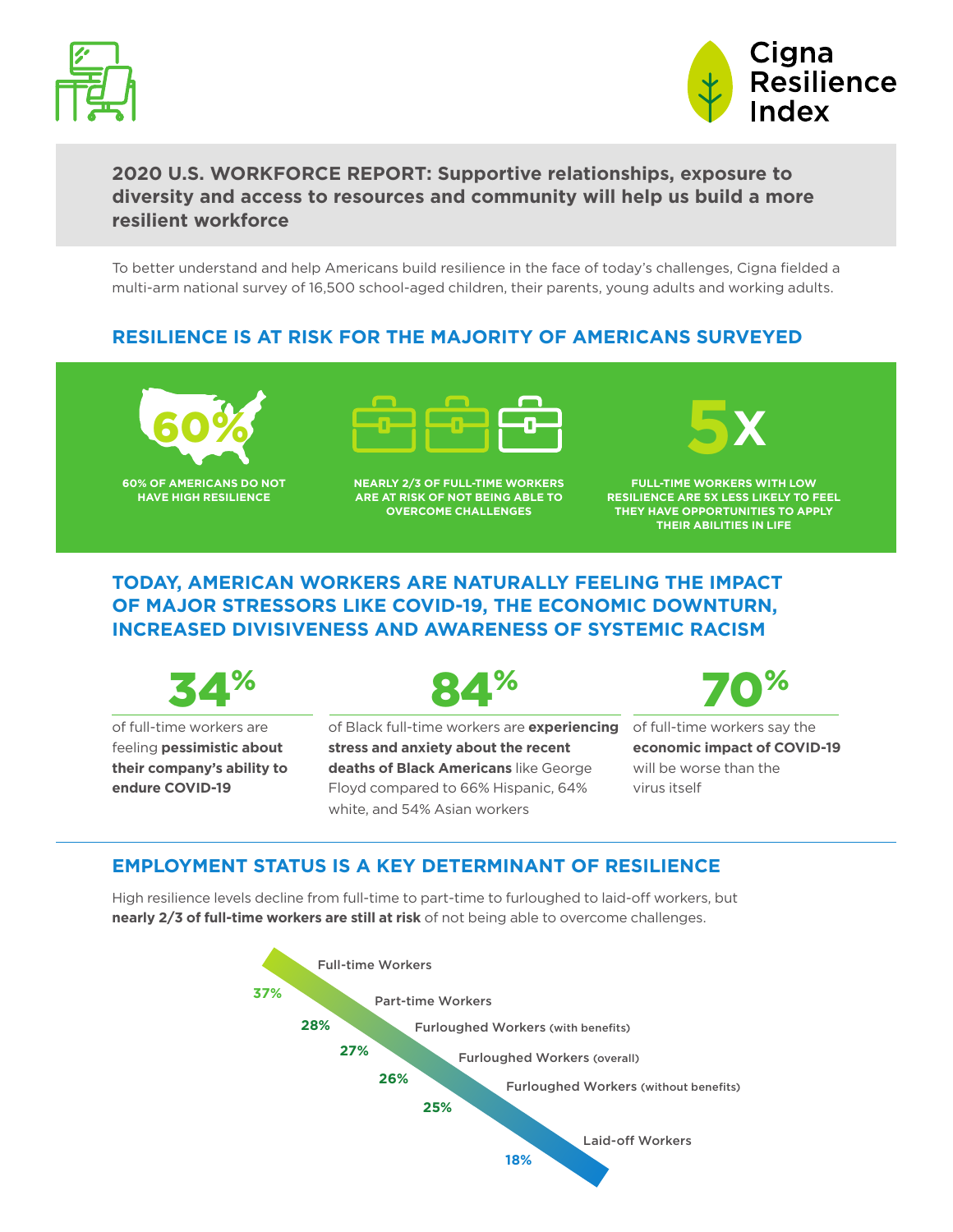### **THERE IS A BUSINESS COST TO LOW EMPLOYEE RESILIENCE**



**LESS RESILIENT WORKERS HAVE:** 

- **Lower job satisfaction and higher likelihood for turnover**
- **Lower performance and professional ambition**
- **Weaker relationships and lack of community at work**
- **Lower feelings of self-worth and self-esteem**
- **Less ability to cope with the impact of COVID-19**

### **EMPLOYERS CAN HELP EMPLOYEES STRENGTHEN THEIR RESILIENCE**

#### **WAYS TO BUILD RESILIENCE:**



**Focus on holistic health** Build quality relationships increase diversity in Focus on inclusivity **management**



**and connections**



**Increase diversity in the workplace**



• **Facilitate transparent two-way communication:** Workers who have frequent and proactive conversations at work with managers and leadership, including about difficult topics, have higher resilience



- **Promote availability of access to resources and tools:** Full-time workers who have access to resources such as Employee Resource Groups and paid parental leave, as well as resources that help manage COVID-19 stressors, are more likely to be resilient
- **Balance the use of technology:** Those workers who use various communications tools (e.g., chat, video calls) the right amount, or even too often, are more resilient than those who don't use them frequently enough

### For more information, please visit **[CignaResilience.com.](https://cignaresilience.com/)**

#### **Methodology**

*Approximately 16,500 Americans ages five and over from the continental U.S., Alaska and Hawaii were surveyed online in August 2020 by Dynata in English.* 

The evaluation of resilience is based on the Child and Youth Resilience Measure (CYRM) and Adult Resilience Measure (ARM), two 17-item questionnaires developed by the Resilience Research Centre at Dalhousie University. *The CYRM and ARM are self-report measures of resilience and all findings are based on this self-reported data.* 

For the purposes of this study and report, "resilient" refers to high resilience. High (H), Moderate (M) and Low (L) resilience scores were measured as follows (based on a total possible score of 85 for Adults and Children *11-17 and 51 for Children ages 5-10): Adults (H: 85-75; M: 74-50; L: 49-17), Children 11-17 (H: 85-78; M: 77-55; L: 54-17), Children 8-10 (H: 51-49; M: 48-40; L: 39-17), Children 5-7 (H: 51-49; M: 48-40; L: 39-17).*

All products and services are provided exclusively by or through operating subsidiaries of Cigna Corporation, including Cigna Health and Life Insurance Company, Connecticut General Life Insurance Company, Cigna Behavioral *Health, Inc., Evernorth affiliates, Express Scripts companies or their affiliates, and Life Insurance Company of North America.*

*952620 © 2020. Some content provided under license.*

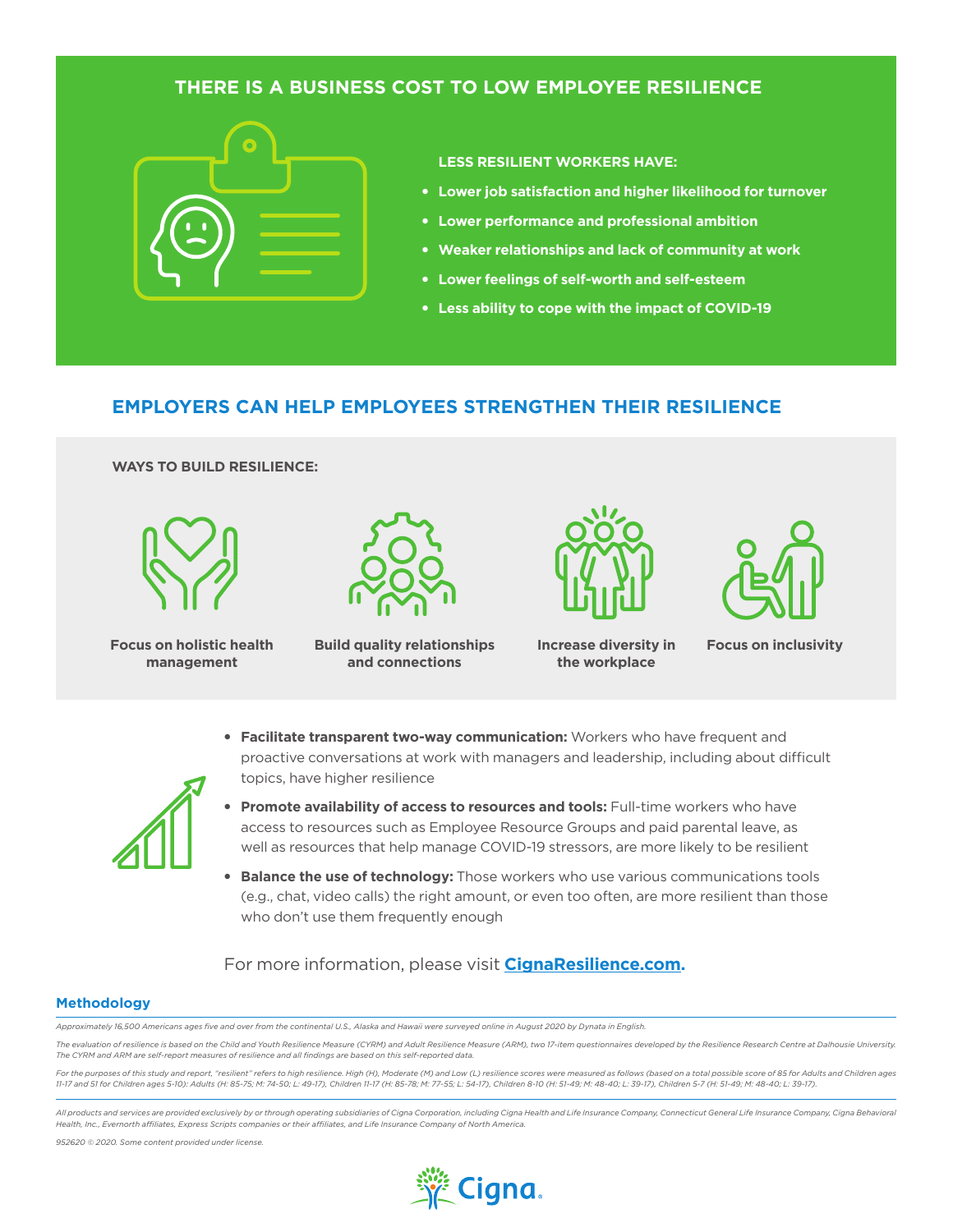# Real solutions for real life.

Help support the total health and well-being of your employees.

A healthy life means more than just good physical health. That's why our **Health Accelerated: Life Connectedsm** approach works to connect the many dimensions of your employees' health and well-being – from physical and emotional needs to financial, social and environmental impacts.

Together we'll look at your culture, resources and goals, as well as your employees' unique health risks to help you create a well-being program that supports your organization.

### **PHYSICAL**

**EMOTIONAL**

well-being helps increase energy and improve your ability to accomplish daily tasks.

well-being helps manage feelings and behaviors, enabling you to be more productive and make more meaningful contributions to your community.

### **ENVIRONMENTAL**

well-being involves an awareness of the relationship between individual health and your home, work and community.

## **FINANCIAL**

well-being helps provide a sense of security and relief from financial stress.

**SOCIAL**

well-being can include connecting with others at work, home and in your community.



**To learn more or schedule a consultation, contact your Cigna account representative.**



Together, all the way.